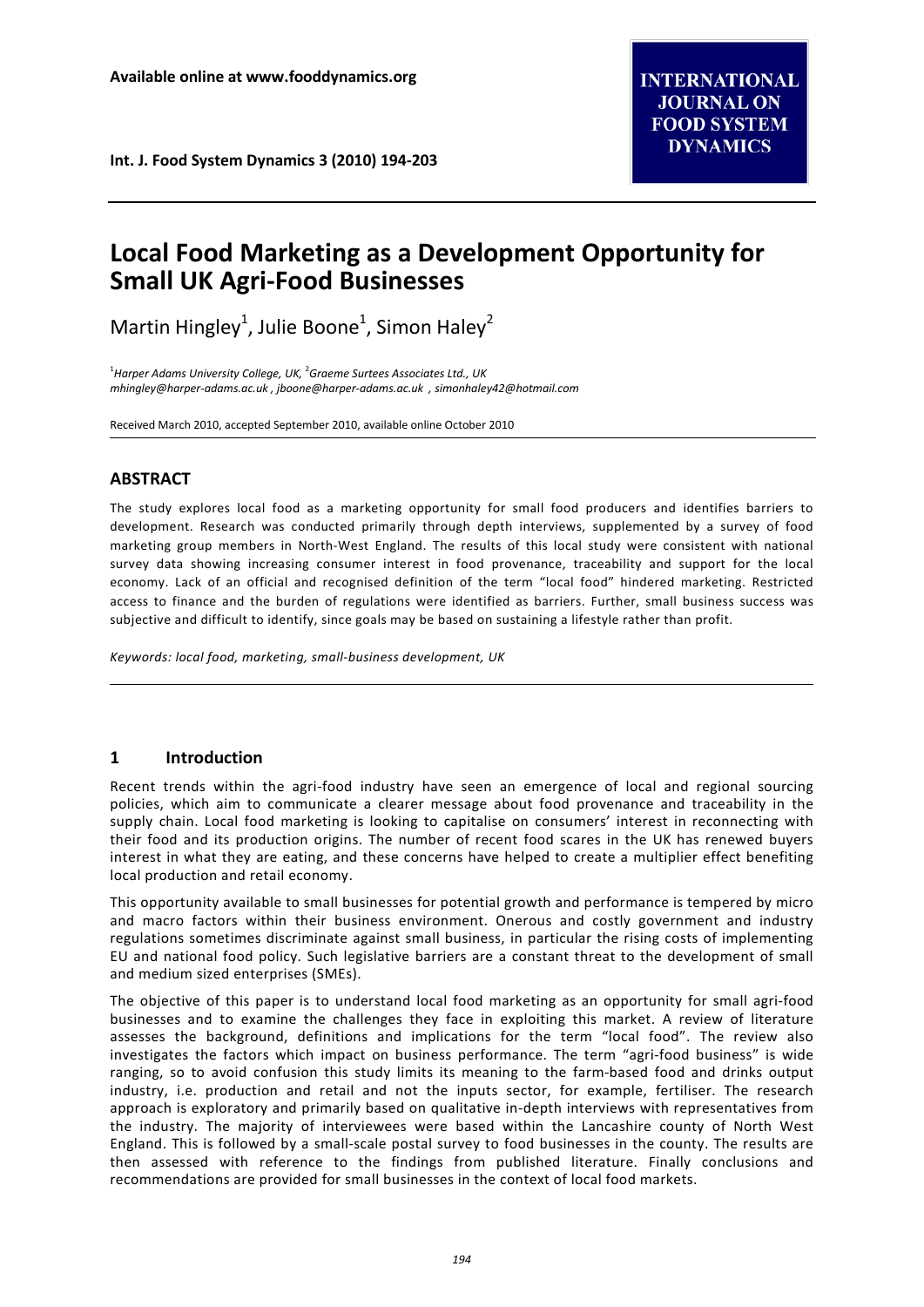# **1.1 What is "local food"?**

Local food is increasingly topical in the current economic and agri-environmental climate, yet there is still no single, widely accepted definition of the term (DEFRA, 2003; Jones et al., 2004). The most generally accepted understanding is that used by farmers' markets to identify producers who are entitled to sell there. This can be summarised as 'food produced, processed, traded and sold within a defined geographic radius, often 30 miles' (DEFRA, 2003). Accordingly, local food is subjective to the business and consumer and hence some realistic flexibility has to be allowed in its definition. From a consumer perspective local food is predominantly about distance. For example, the Institute of Grocery Distribution (IGD) (2005) found that "local" represents a fairly small area around where the consumer lives or purchases the product. Additionally The Campaign to Protect Rural England (CPRE) (2008) proposed a classification that products should originate and/or be processed within 30 miles of the store.

The Report of the Policy Commission (2002) on the future of farming and food in the UK recommended that DEFRA, the Food Standards Agency (FSA) and Food from Britain (FfB) need to devise an enforceable definition of 'local' for the full benefits of local branding to be realised. There is often confusion between what is meant by the terms regional and local, and this is not helped by supermarkets that extend the term "local" to a regional level and often fail to present a clear picture of food locality. A survey by the CPRE (not dated) found that the supermarkets are vague about what they mean by local foods, with the majority not setting a defined area or distance within which "local food" should be grown or processed.

In contrast to the prevailing consumer understanding another perspective is to define "local agri-food systems" as a territorially co-ordinated production/consumption networks (Fonte, 2006). Other terms sometimes used are "local production systems", "local productive systems", "agrofood local productive systems" (ALPS), "local agro-food clusters" and industrial clusters. These concepts are overlapping and add to the confusion. Given that the focus of this paper is on marketing, then small business and consumer perceptions are considered more appropriate.

Consumers attribute value on an increasing scale of importance: production, proximity of production to home, and product quality (Dawson, 2002), and these concepts have been embodied and pioneered by local food initiatives such as farmers' markets, farm shops, food fairs and organic box schemes (CPRE, 2003; FARMA, 2008; Archer et al., 2003). Small, specialist local food producers may also depend upon the supporting network of regional and county food groups that aid promotion and marketing of produce, with the aim of sustaining local business and retaining money in the local economy (Duffy et al., 2005; Tregear et al., 2007). This diversification from mainstream agri-food retailing is hence more focussed on benefiting local producers and the local environment.

#### **1.2 Local food marketing as a development opportunity**

Concerns surrounding food scares have increased the importance of food provenance and traceability for consumer confidence. There has been a growing desire to move away from conventional food supply chains towards high quality markets based on origin, authenticity, and organoleptic properties (Morley et al., 2000; DEFRA, 2002). The opportunity to add value and profit by building on the public's enthusiasm for locally produced food was highlighted by The Policy Commission (2002). Policy initiatives have been one response (Weatherell et al., 2003). Knight et al. (2007) argued that being able to trace production back to the individual grower is a major advantage in sourcing produce.

Locally sourced food and drink is clearly a growing category in the UK for both supermarkets and independent retailers. IGD (2010) report a doubling of interest in local food, with 15% of shoppers in 2006 saying they had purchased locally produced food during the last month, compared to 30% in 2010. Mintel (2010) similarly note that 29% of retail customers care if a food product is locally sourced. While recognising the definitional problems, Mintel (2008) estimated UK retail sales at £4.8 billion. This excludes expenditure in food service outlets serving local residents and tourists (e.g. bed and breakfasts, hotels, restaurants, pubs, tea shops, schools); an increasingly important market for small food businesses. Recent IGD (2010) and Mintel (2010) research indicates that buying locally sourced products is increasingly motivated by support for local farmers, food producers and retailers. In addition, the emergence of farm shops and other direct selling initiatives offers a great opportunity for SMEs to profit from this demand.

#### **1.3 Challenges for local food marketing**

An obvious obstacle for local food is the perceived price premium, particularly in a recession when luxury food products can be the first to be discarded by cost conscious consumers (Watkins, 2008). Several studies (Weatherell et al., 2003; IGD, 2005) have suggested that although UK consumers are interested in local foods they see them as more expensive than alternatives. Mintel (2008) found that price is regarded as the chief barrier to expansion of the market for locally sourced foods, with 20% of shoppers saying it is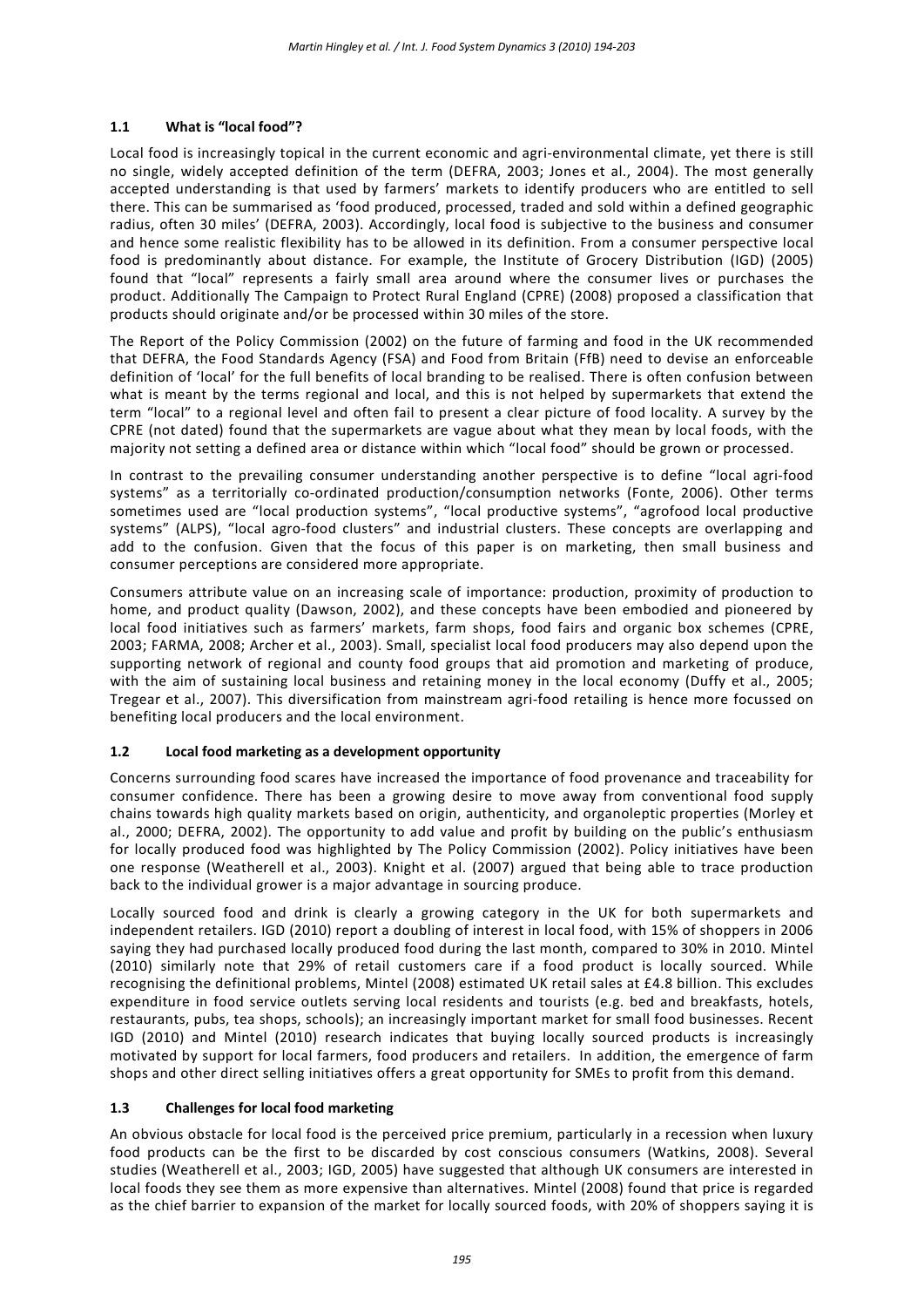too expensive. However, it was also established that 20% of consumers were sourcing local food as a way of saving money (Mintel, 2008). There appears to be some confusion around the relationship between higher prices and local food. Hence the perceptions of price, quality and value for money are issues that need to be addressed for consumer connection.

Archer et al. (2003) found that other reasons for consumers not to go to local food outlets include lack of convenience and preference for supermarkets. Together with price, IGD (2005) identified awareness, accessibility and availability as other core barriers to growth in the local market. Therefore, emphasis must be placed on the availability and accessibility of local food for future confidence and growth in the sector.

The profile of customers can be seen as a barrier. Archer et al. (2003) found that farmers' markets shoppers were typically female, over fifty-five and retired, with the majority travelling up to ten miles and spending an average of £3-£10. Younger buyers are accustomed to all year round produce, so marketing activity is needed to emphasise the role of local and seasonal food

# **1.4 Retailer approaches to local food marketing**

There has been a marked shift in attitudes towards local produce by the major retailers, influenced by wider public anxiety about the food system and the fact that consumers place higher trust in specialist or local shops (Padel, Foster, 2005). However, consumers' first choice preference for purchase of local food is the mainstream supermarkets (Weatherell et al., 2003). If the market share of local foods is to increase significantly, supermarkets will have to play their part in relation to positively contributing to local economies (CPRE, not dated). It is clear that supermarkets want to be part of this resurgence, yet there are concerns that they do not have any underlying sustained commitment to a local food philosophy (Jones et al., 2004; CPRE, 2008). Also, noted by the CPRE (not dated) is the lack of agreement between the supermarkets on what constitutes local food. This is contentious because the local food sector is characterised by small businesses (DEFRA, 2003) but it is the supermarkets that attract the majority of shoppers. These have started to incorporate the local concept into their stores yet it is assumed that this is solely a reaction to current demand and their predominant interests still lie in global sourcing. Supermarket distribution systems are served from national buying (Hingley, 2005) and correspondingly retailer interpretations of the local food concept differ markedly. For example, some large multiple retailers have equated the term local to mean the area covered by a regional distribution centre (RDC), which could be over 100 miles; whereas food and drink featured in the Waitrose Locally Produced range is only available in branches within a thirty mile radius of production (Mintel, 2003). Further, Sodano and Hingley (2009) suggest that the centralised large retailer buying structure does not sit so easily in managing networks of smaller, niche or specialist suppliers; which are more likely to be de-centralised and do not produce the scale efficiencies of large supplier partnerships for such retailers.

In the last quarter of the twentieth century, localism and community based business became unfashionable and suffered in the age of national buying policies and centralised efficiencies (Sodano, Hingley, 2009). Thus in the modern food industry climate, the local food and drink sector is still a fledgling industry which needs support. Ilbery et al. (2006), believe that now the local food sector can offer a significant alternative to the dominant conventional food supply chain built around national sourcing (Jones et al., 2004; Watkins, 2008).

# **2 Factors affecting the growth, development and success of SMEs**

Competitiveness embraces notions of innovation, dynamism, efficiency and the winning of greater market share (Bridge et al., 2003) and effective performance will help SMEs emerge as successful within an increasingly competitive environment. The terms growth, success and performance are often very closely linked in a small business, with success generally being a very subjective concept (Reijonen and Komppula, 2007). Growth can be evaluated in numerous ways, for example, in terms of employment, turnover or profit (DTZ Pieda Consulting, 1999). These factors are all related to an increase in size or an improvement in quality as a result of a process of development (Penrose, 1995; Bridge et al., 2003). Further, Straete (2008) adds that small firms must view business development as gradual and incremental, and this process of evolution is thus driven by continual innovation.

The unique synthesis of internal and external factors impacting upon business aids development and growth. Ultimate success depends upon the strategic awareness of these factors (Beaver and Prince, 2004). The Policy Commission (2002) found that most local food businesses consistently identified finance as the highest priority sector development issue, with additional barriers comprising market development, distribution, administration and regulations, which all need to be overcome to remain competitive in the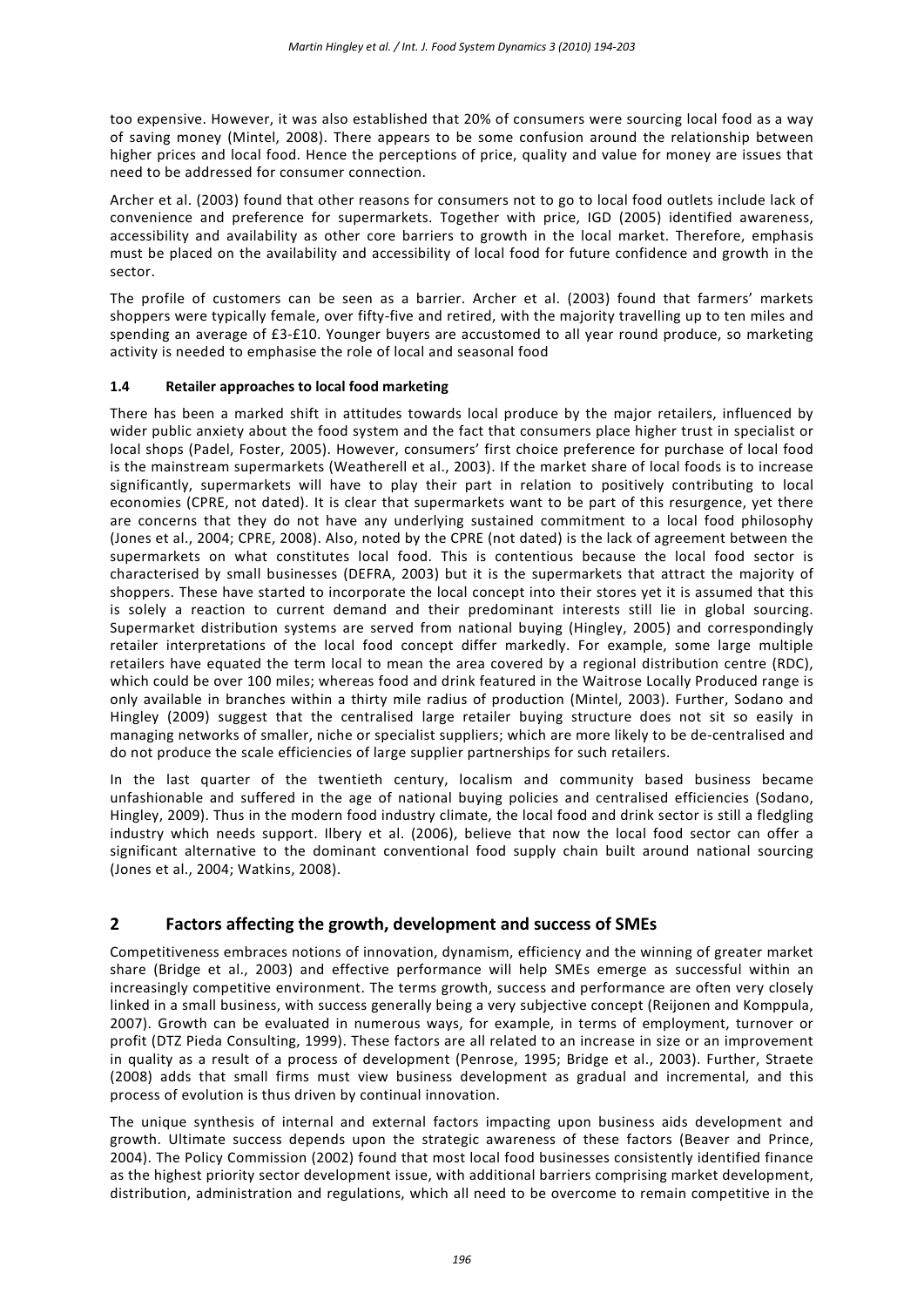industry. The Policy Commission (2002) identify the lack of accessibility for some customers to local food networks. Therefore, for small local food SMEs, increased product awareness and encouragement of trial will help penetration into local markets. The success of the local food concept will increase with ease of accessibility and accomplishment in this area against a backdrop of external economic forces. Internal management and organisational characteristics will ensure continuing profitability, survival and growth (Keeble et al., 1992). However, if the sometimes insular view of local and regional food is allowed to persist it risks hampering further growth (IGD, 2005).

# **3 Methodology**

Primary research for this study explores the factors affecting the growth, development and relative success of small agri-food businesses. The approach is both interconnected and purposive, with qualitative interviews leading to the formulation of small-scale clarifying questionnaire phase.

The investigation focused on 'Made in Lancashire'; a regional food organisation located in North-West England. It was chosen as a typical UK local food marketing group. At the time of the study, in the early part of 2009, there were 108 SME members, including 80 specialist food and drink producers. Products include such foodstuffs as sausages, black puddings, cheese, ice cream, fudge, chocolate, roasted coffee, organic vegetables, free range eggs, pies, puddings, cakes, jams and chutneys. Some of the producers supply specialist retailer outlets directly, without intermediary distribution or wholesaling. Others supply to national supermarkets and local chain retailers. Lancashire, like its neighbour Yorkshire, has a strong cultural heritage and nationally known food products, such as 'Lancashire hotpot'. With Made in Cheshire to the south and Made in Cumbria to the north it falls within the Food Northwest regional grouping, which obtains funding from the Northwest Regional Development Agency. The old county is roughly 60 miles by 40 miles, so notionally a 30 mile radius from the centre applies. Figure 1 illustrates the supply network and business environment.



"Made in Lancashire" Local Food System Map

Interviews were semi-structured using standard pro-forma questions. Six interviews (including two industry experts) lasting thirty minutes each were conducted face-to-face between December 2008 and February 2009. An outline of the questions was sent before the interview took place to allow familiarisation with the content. The interviews were recorded and full transcripts made.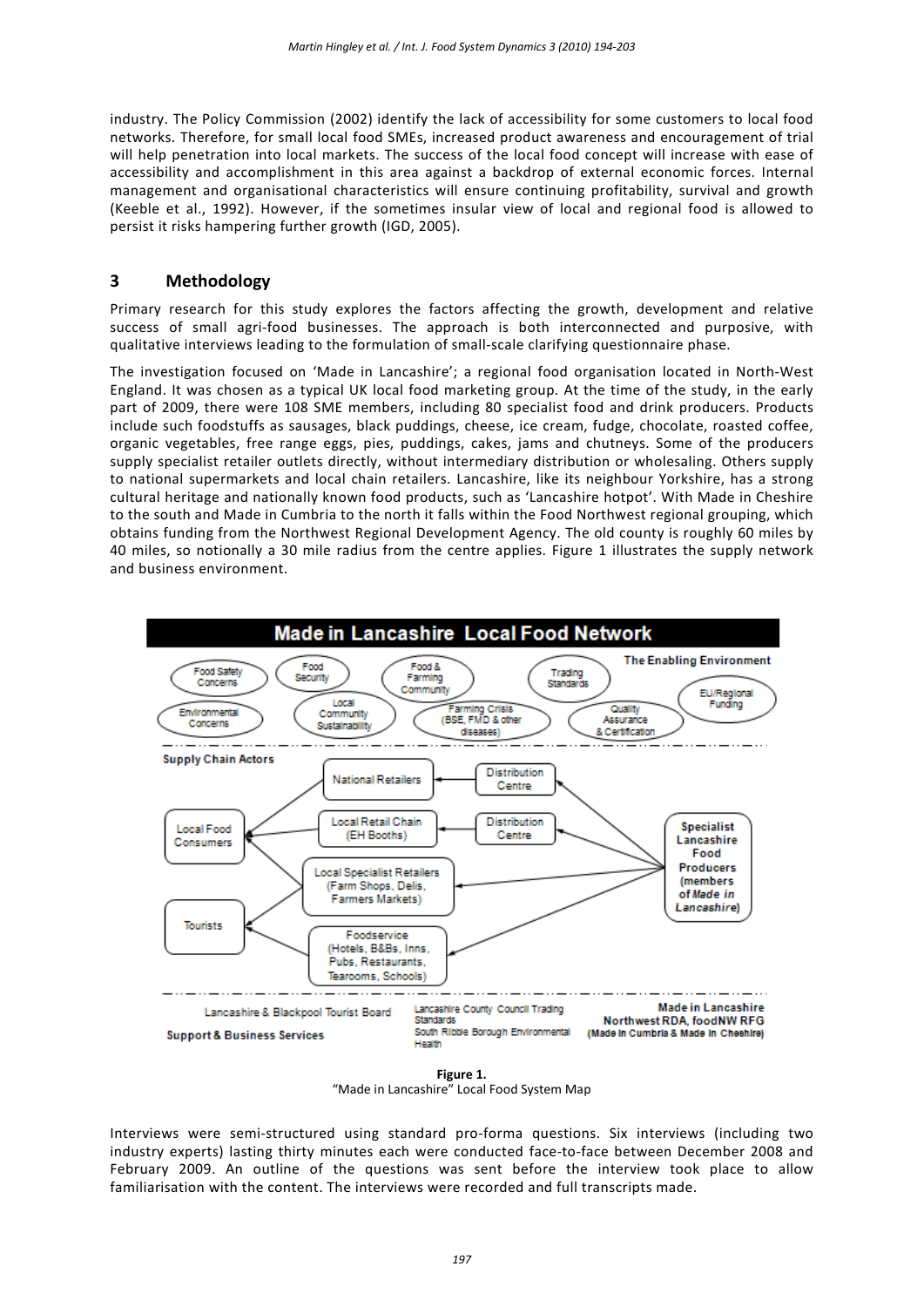Secondly 108 questionnaires were posted in March 2009, as part of a monthly newsletter distribution to the Made in Lancashire's member database, including all 80 producer members. A covering letter was included that guaranteed anonymity, together with a pre-paid return envelope. The questionnaire was restricted to two pages in the hope that this would encourage returns. Disappointingly only 31 forms were returned; a response rate of 29%. Unfortunately, reminders were not an option as a condition of using the database was that no businesses could be identified. A diverse range of agri-food business types were canvassed, however, more responses were obtained from meat, fresh produce and dairy producer businesses, whereas some covered a range of business areas, such as farm shops. Respondents were questioned concerning their views on market development for local foods and on the support structures and organisations surrounding their network. The respondents varied considerably in terms of years in business and turnover; 29% of the businesses were between 0-5 years old and had a turnover of £0- £99,999 and 13% had a turnover of £100,000-£249,999. A few businesses had a turnover of £1 million or more. These tended to older and out of the establishment phase of 0-5 years. However, of the 12.8% of businesses that had been established for 21-50 years, half of them were still only turning over less than £250,000. This suggests that these could be 'lifestyle businesses' and the owners are not solely motivated by profit.

# **4 Study findings**

# **4.1 Findings on the definition of "local food" and its use in marketing strategy?**

The interview and questionnaire results both confirmed previous findings about the lack of a single clear industry-wide definition of the 'local' food. The interview respondents were in general agreement that local food was encompassed within the realms of a county boundary, with origins, local practices and community being integral to its perception.

"*Local is about the community that surrounds that product, regional is about the place where it came from*" (Interview Six)

Interviewees identified local supply as being 'less than 30 miles' from source. The majority of SME survey respondents (74%) agreed that 'local food is primarily concerned with distance' and 58% supported the opinion that local food is produced within 30 miles of purchase.

Interestingly several interviewees mentioned that the Lancashire regional retail chain EH Booths was committed to quality, provenance and local sourcing. They operate within 30 miles and occupy the middle ground between farm shops and national/international supermarkets.

The concepts of freshness and origin of food were important to localness. This suggests that businesses do recognise that consumers need to feel a connection with the food they eat; therefore the main task is conveying this through marketing strategies.

#### **4.2 Local food marketing**

Interviewees saw initial market research as essential for differentiation from competitors, since this allowed future development and growth without unnecessary risk on product positioning. Most of the interviewees agreed that supporting the local economy held credence with the consumer and was a source for competitive advantage that they used in their marketing strategy.

"*We promote 'eat, think and buy local' so that is our ethos*" (Interview Four)

Over 90% of the survey respondents agreed that targeting the 'right' market improved product performance. 65% identified freshness as the most essential attribute in local product positioning, closely followed by origin, locality and provenance. The findings here support prior consumer research, for example, a survey in the North West of England (Weatherell *et al.,* 2003) which showed that consumers placed most importance on intrinsic food qualities such as quality and freshness, with price only of moderate importance. Similarly IGD research (2006) identified freshness as the most popular reason for buying local produce.

This suggests that businesses do recognise that consumers need to feel a connection with the food they eat through closer contact with the producer; therefore the main task is conveying this through marketing strategies. This study's view that marketing is a critical issue concurs with earlier IGD research (2006) suggesting that access and awareness to local food outlets needs to be addressed to further improve local food availability.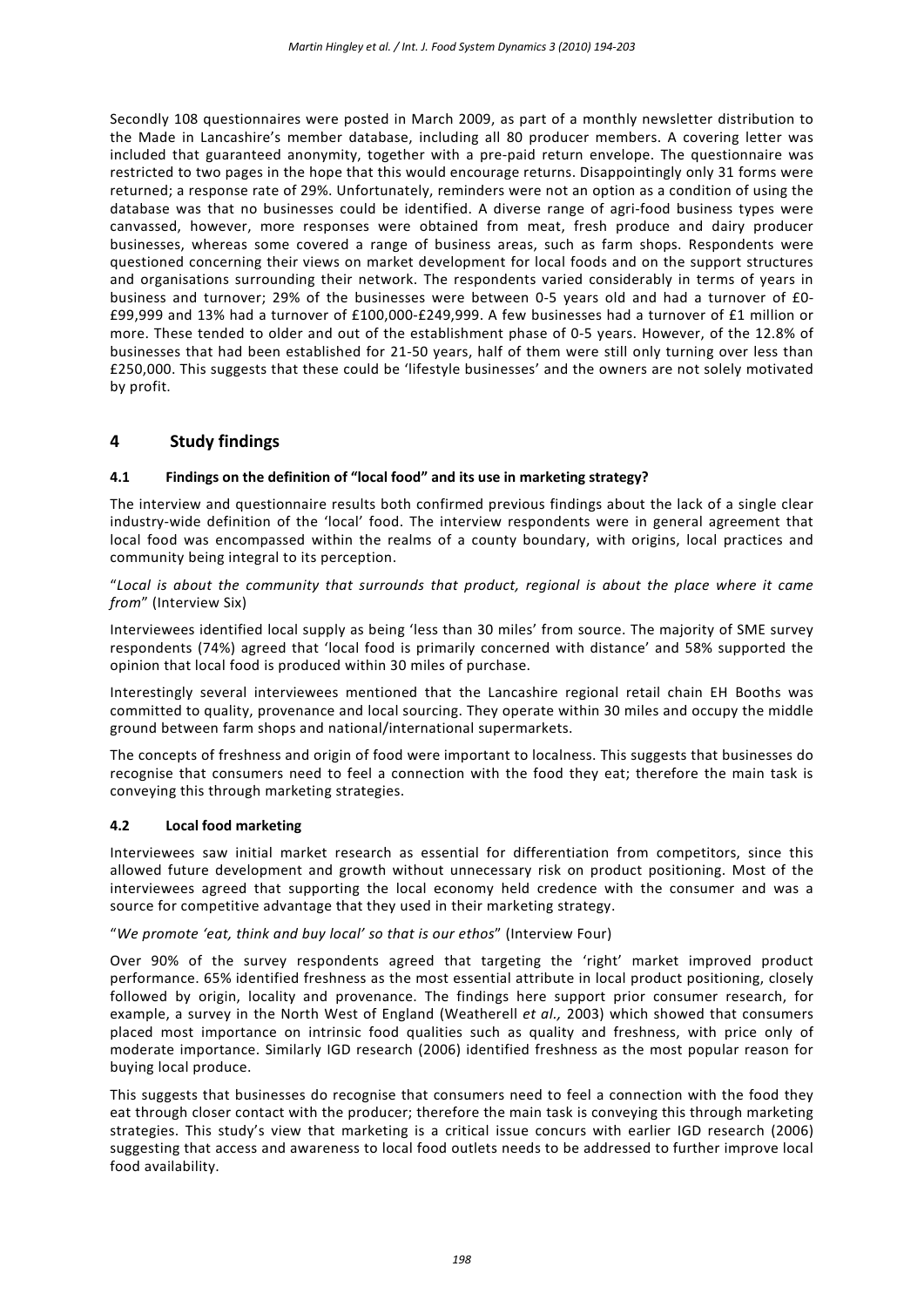Respondents felt the term 'local' has been desensitised by Supermarket approaches to the local concept.

"*I think the major retailers are getting more and more interested in exploiting the niche that can make them more money by being local*" (Interview One)

However, it was acknowledged that they were simply reacting to customer demand and profitingfrom renewed consumer interest and discernment; a strategy that SMEs in the industry should also be adopting.

Business type and product has to be considered since different attributes assume differing importance roles in marketing strategies, for example, freshness and seasonality will be less important for beverages than for fresh produce. Thus maintaining a product's credibility and reputation is essential to keep consumer demand

#### **4.3 Competition**

Competition was widely viewed as positive in that it promotes and drives active business development. Being able to constantly react and adapt to changing consumer demands was seen as fundamental to success.

"*I have no fear of competition… competition is very healthy*" (Interview Two)

Most interviewees stated that the main source of competition was from the major retailers, as these use global sourcing and low prices to their advantage. However direct selling helps to convey a closer relationship with the consumer and through this concept there was a perception that SMEs possess an inherent advantage in their smaller scale.

"*Our biggest competition is convincing our customers we're the right place to come for food*" (Interview Six)

# **4.4 National food policy**

Respondents claimed that the cheap food policy present in the UK was an indication of the Government's neglect of the industry, leading to a greater amount of imports and with it issues of food safety and security.

"*I'm not aware that we have a documented food policy…the Government has abdicated food policy essentially to the supermarkets*" (Interview Five)

A general consensus was that the food industry is now controlled by the major retailers, yet food SMEs can still maintain profitability as a result of recent consumer interest in reconnecting with food. The challenge therefore is to influence consumer behaviour through marketing and re-education.

"*There is a massive lack of communication with the consumer,* [and] *that is half the problem*" (Interview Three)

#### **4.5. The impact of the economic climate on local food**

All respondents felt that pessimism in the agri-food industry would not materialise and consumers are more likely to switch between brands rather than reject a sector, such as local food completely. Interviewees indicated that impact on their businesses had not been altogether negative; consumers' reappraisal of their food repertoires had resulted in businesses experiencing a downturn, but then gains had been made through acquisition of competitors' business.

"*Actually we're quite enjoying this sort of food reconnection*" (Interview Six)

It was noted that demographic factors determine that the lower end of the socio-economic spectrum will see no change as they will continue to eat cheaply, yet price is still a major influence on food purchase. The underlying message is to emphasise value for money and businesses should aim to promote this directly to consumers.

#### **4.6 Barriers to growth and success**

Interviewees mentioned barriers facing new entrants to be price and finance. Customers are increasingly price and value conscious which makes it harder for SMEs when competing against the economies of scale realised by larger retailers. Yet conversely it was also proposed that these issues should not always be restrictive as such barriers may also an opportunity to enhance business development to a subjective level of performance.

"*Price… you need to find an edge to be able to compete*" (Interview Three)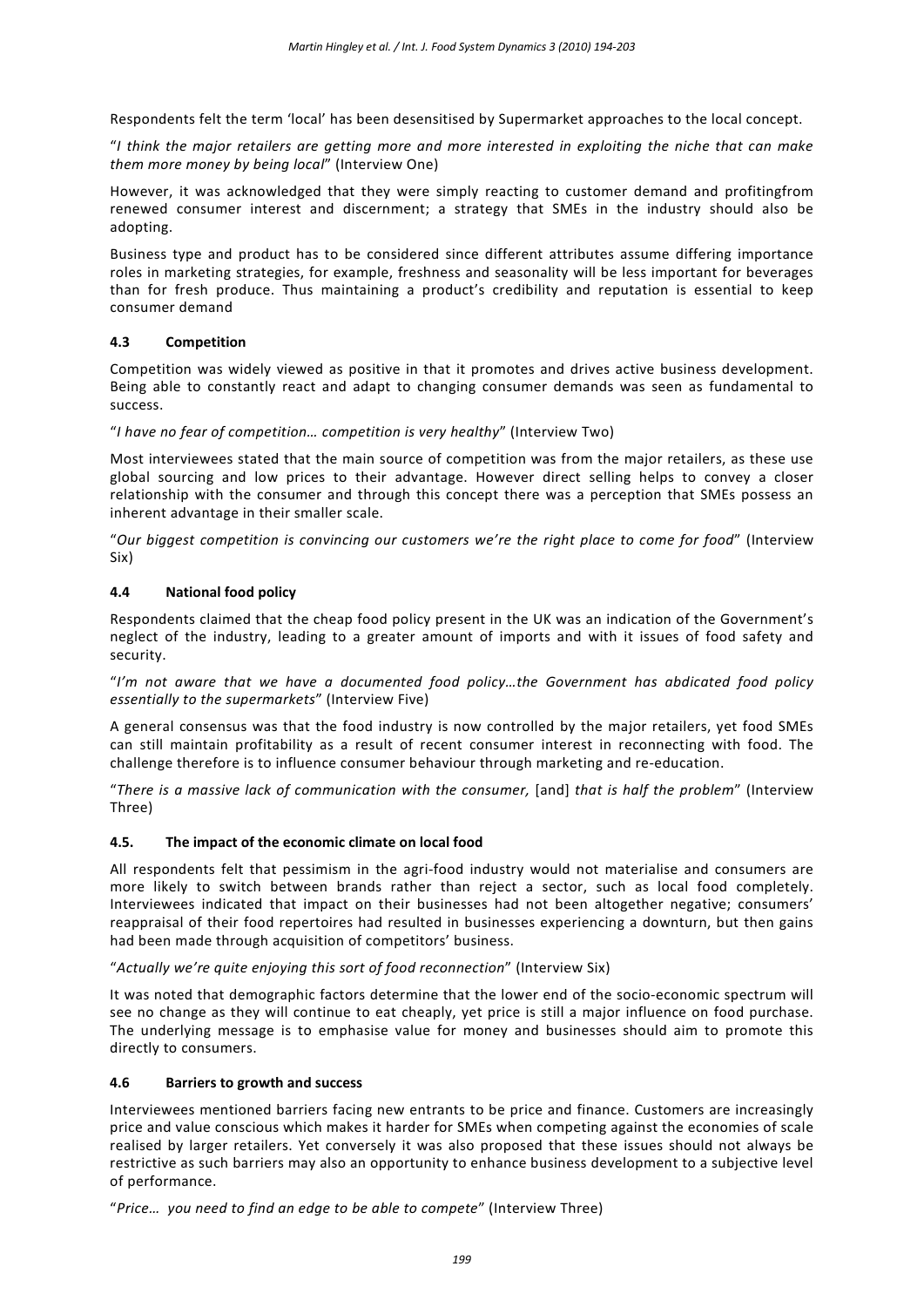Survey respondents were less conclusive on what constituted barriers to business growth and performance. Regulations were mentioned as a barrier and this is supported in that small business rates and bureaucratic hurdles were seen as a problem. Price, access to finance and insufficient business knowledge were also cited as issues. However, none of these businesses responded that finance was a particularly major barrier to business performance. The more detailed interview results, by contrast do consistently identify access to finance as a barrier. Questionnaire respondents were more likely to cite lack of industry organisation support and restrictive regulations. There are those who believe that UK Government has virtually devolved enforcement of quality and safety to major retailers as they are 'gatekeepers' of consumer satisfaction and protection. However, for SMEs the burden of legislation in the food market is onerous and could be seen as excessive given the smaller size, scope and turnover of their businesses.

Results show that remaining small and manageable enables SMEs to occupy a position in the market which is both profitable and exclusive. However, it is worth considering this in the context of prior literature. Even though competition was quoted as healthy for business and not a negative aspect, Towers and Burnes (2008) warn that when SMEs attempt to preserve their basic characteristics and develop their competitive abilities at the same time within collaborative chains, it may lead to contradictions.

Survey respondents did not specifically cite any one particular issue as being a major barrier, but said the recent economic climate had impacted on competitive pricing. This is to be expected, but indicates that whilst normally these aspects do not hinder performance, in a poor economic environment they present barriers to business growth. It also may give consumers an opportunity to revert to type in giving price as an obstacle to purchasing local food.

Accessibility and awareness of local food is a particular barrier when analysed on a socio-demographic and economic scale. Prior research suggests that the lower end will continue to eat cheaply regardless. The CPRE (2002) recommended that if supply of local foods in shops and restaurants is increased, more people will have the opportunity to purchase them. A survey by Weatherell *et al.* (2003) in the North West of England showed that consumers placed most importance on intrinsic food qualities such as high quality and freshness, with price only of moderate importance. This would appear to support the findings here, in that price and socio-economic status still control consumer behaviour to a certain extent, but it is not an utmost barrier and consumers will engage in brand-switching to achieve the desired product.

Business type and product has to be considered since different attributes assume differing importance roles in marketing strategies, for example, freshness and seasonality will be less important for beverages than for fresh produce. Thus maintaining a product's credibility and reputation is essential to keep consumer demand for local products (IGD, 2006). Padel and Foster (2005) similarly suggest that the importance of motives and barriers varies between different product categories. Thus future research should focus on product segmentation.

#### **4.7 Subjective business influences affecting business development**

A common theme noted was that business success is subjectively linked to the owner and thus care must be taken with matching business objectives to realistic outcomes.

"*Making that leap to a larger business can take them outside their comfort zone and that is why they stay small and lifestyle* [oriented]" (Interview Five)

Previous literature has suggested that in the food sector, globalisation produces inequalities, social and environmental damages and a dramatic concentration of power (Sodano and Hingley, 2009). In this context, therefore, local food SMEs need to find a route to specialisation and differentiate from the major retailers in order to survive and thrive. However, it seems that the local food sector is in a prime position to take advantage of a new era of consumer reconnection with food. Promoting greater awareness of the local food concept through ease of availability will then surely be rewarded with increased performance.

# **5 Conclusions**

One issue that is abundantly clear from this study is that there is still no single definition of the term "local food", which is hampering the development of the local concept and its translation to consumers. It is apparent that in the modern business climate there is an imbalance of opportunity which favours the larger retailers; however SMEs should not view economies of scale as a disadvantage but instead as a chance to create a profitable differential. Increased government and industry sector support (through for example, regional aid and small business emphasis would also enable SMEs to benefit from enhanced performance). However, in the current era of economic belt-tightening this is less likely to happen.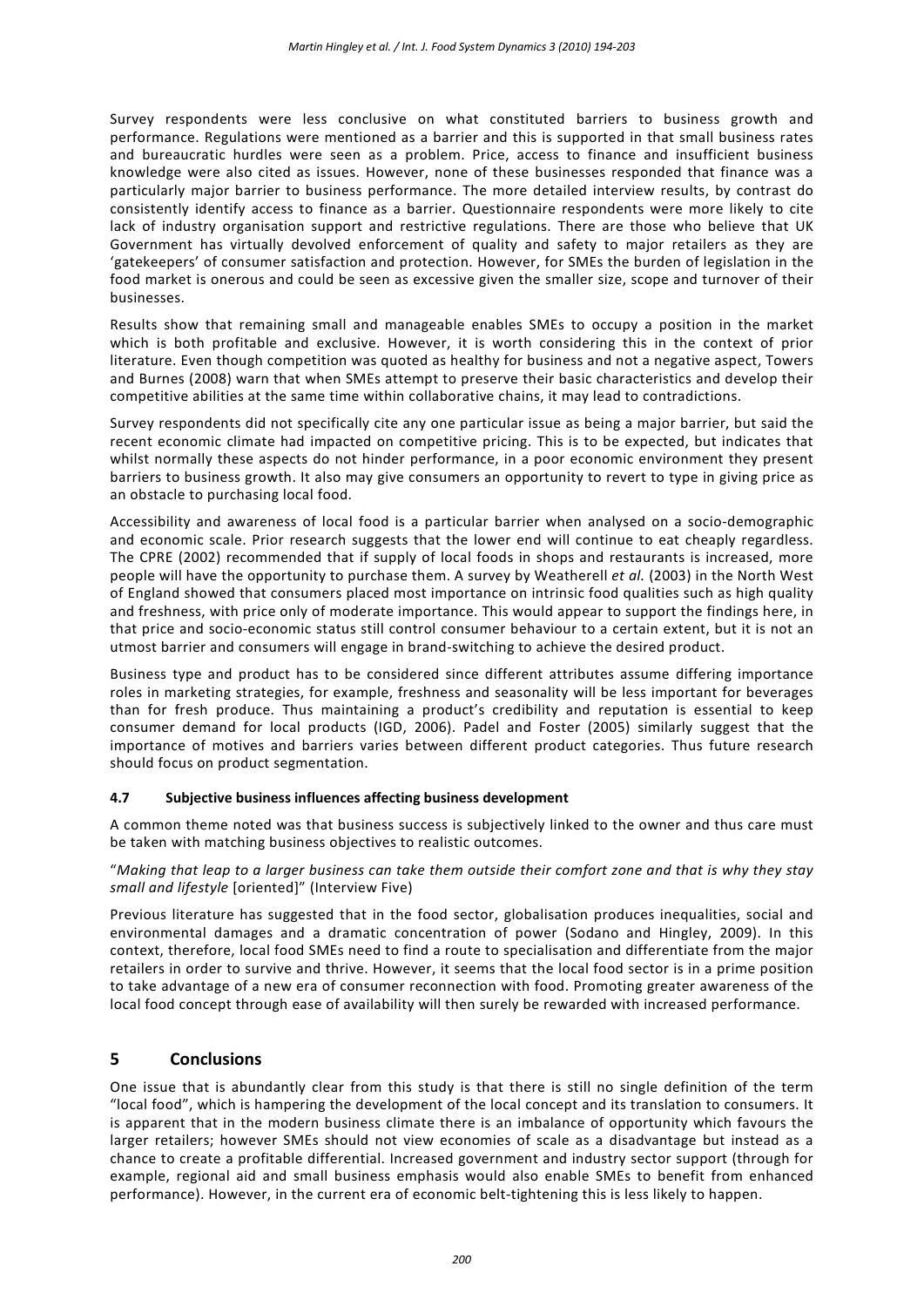It has been established that small businesses are subjective to the outlook of the owner/entrepreneur, and thus within the food industry competitive environment it may be that be that smaller and microlocation specific products hold more credence with the consumer as a form of local food than that which is offered in supermarkets, for whom 'local' may mean a product of a wider regional or national origin. Additionally there are further potential benefits to be made from developing an image of 'community centredness' and local businesses at the heart of food networks.

Business success will be attained through the use of attributes which are balanced against the strategic capability of the business. Sustainable business models need to be built around the needs of the individual business, which in turn will allow flexibility and opportunistic response up to their capability threshold; and this will also be aided by identification of the right market for correct product positioning. Finally it can be concluded that the local food sector is still relatively small within the industry and if targeted changes were to be implemented in price, accessibility and awareness, consumer interest should be followed by increased spend.

# **6 Recommendations**

There needs to be one recognised definition of the term "local food" for both businesses and consumers alike.

Local and regional product marketing should be emphasised more strongly in the current economic climate by producers, and consumers should also be reminded of the community benefits of spending within the local economy.

Businesses should create strategic plans that reflect their objectives, whether it be run by an entrepreneur or exist as a lifestyle business.

A clear and coherent national food policy needs to be implemented by government to place more emphasis on locally grown foods and to provide support for the local sector and SMEs.

Further investigation should be made into a consumer study into attitudes towards local food and a local ethos.

#### **References**

- Archer, G. P., Sanchez, J. G., Vignali, G and Chaillot, A. (2003). Latent consumers' attitude to farmers' markets in North West England. *British Food Journal* 105: 8, 487-497.
- Beaver, G. and Prince, C. (2004). Management, strategy and policy in the UK small business sector: a critical review. *Journal of Small Business and Enterprise Development* 11: 1, 34-49.
- Bridge, S., O'Neill, K. and Cromie, S. (2003). Understanding enterprise, entrepreneurship and small business. 2nd ed. Basingstoke: Palgrave Macmillan.
- CPRE (Campaign to Protect Rural England) (2002). Local action for local foods: A CPRE campaign briefing. London: CPRE.
- CPRE (Campaign to Protect Rural England) (2003). Down your way? A CPRE briefing on supermarkets and local food. London: CPRE. [On-Line]. CPRE. Available from:<http://www.cpre.org.uk/library/results/local-foods> [Accessed 25 July 2010].
- CPRE (Campaign to Protect Rural England) (2008). Help local food survive the supermarket onslaught. [On-Line]. CPRE. Available from: http://support.cpre.org.uk/cpre/supermarket solutions.asp [Accessed 3 March 2009].
- CPRE (Campaign to Protect Rural England) (Not dated). Farming and food: Local foods, our view. [On-Line]. CPRE. Available from: [http://www.cpre.org.uk/campaigns/farming-and-food/local-foods/local-foods-what](http://www.cpre.org.uk/campaigns/farming-and-food/local-foods/local-foods-what-is-the-solution)[is-the-solution](http://www.cpre.org.uk/campaigns/farming-and-food/local-foods/local-foods-what-is-the-solution) [Accessed 25 July 2010].
- Dawson, A. (2002). March: Local and regional food. In: IGD. Consumer attitudes to food and grocery issues. Watford: IGD Business Publications 'Consumer Watch 2002'.
- DEFRA (Department for Environment, Food and Rural Affairs) (2002). The strategy for sustainable farming and food: facing the future. London: DEFRA.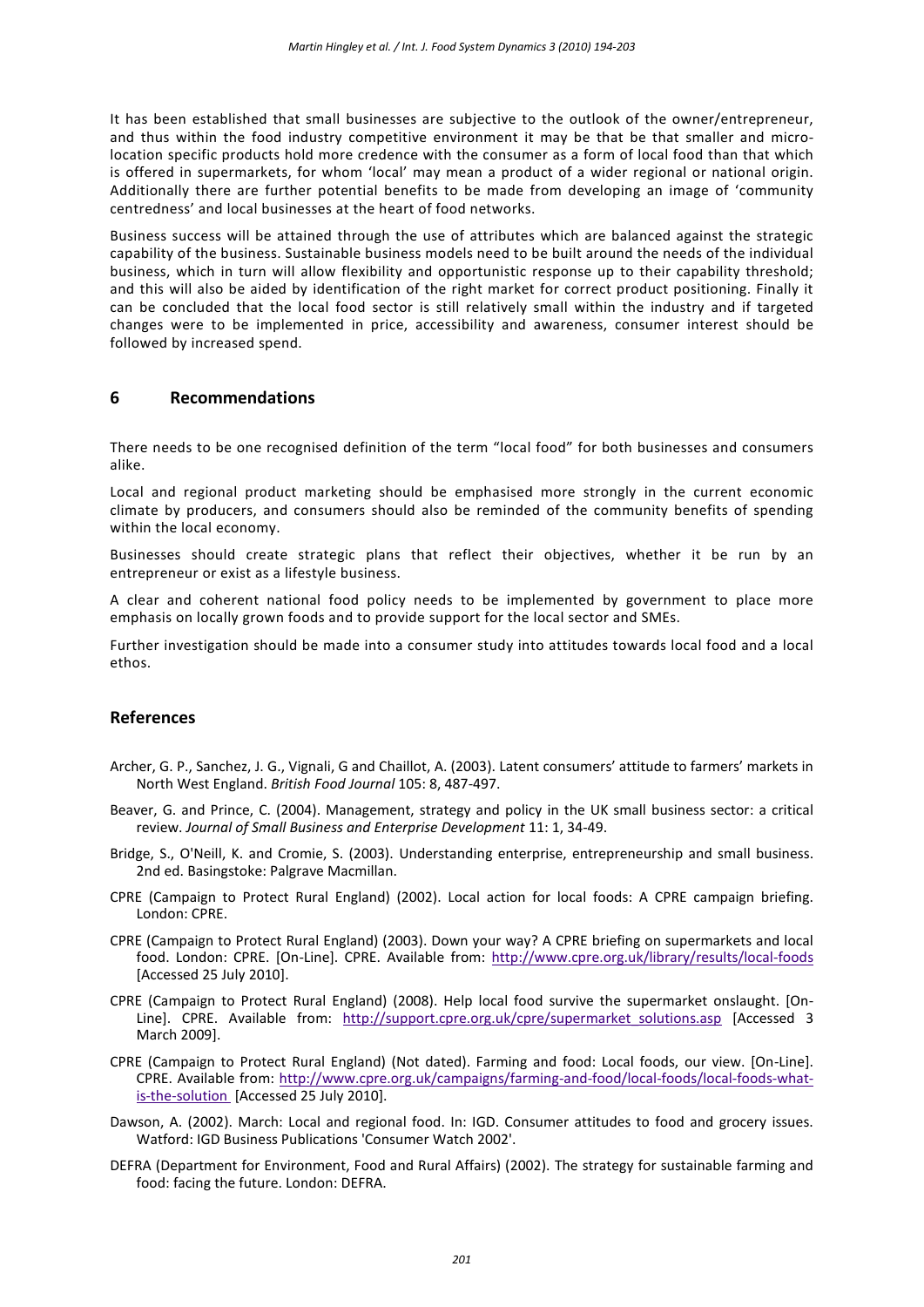- DEFRA (Department for Environment, Food and Rural Affairs) (2003). Local food A snapshot of the sector. Report of the working group on local food. London: DEFRA.
- DTZ Pieda Consulting. (1999). Barriers to enterprise in rural economies: A report commissioned by the Countryside Agency. Reading: DTZ Pieda Consulting.
- Duffy, R., Fearne, A. and Healing, V. (2005). Reconnection in the UK food chain bridging the communication gap between food producers and consumers. *British Food Journal* 107: 1, 17-33.
- FARMA (National Farmers' Retail and Markets Association). (2008). 21 Reasons to support local foods. [On-Line]. FARMA. Available from[: http://www.farmauk.org/21reasons.htm](http://www.farmauk.org/21reasons.htm) [Accessed 25 July 2010].
- Fonte, M. (2006). Slow food's presidia: what do small producers do with big retailers? In T. Marsden and J. Murdoch (Eds.), Research in Rural Sociology and Development Volume 12 - Between the local and the global: confronting complexity in the contemporary agri-food sector. Oxford: Elsevier. pp. 203-240.
- Hingley, M. (2005). Power to all our friends?: learning to live with imbalance in UK supplier-retailer relationships. *Industrial Marketing Management* 34: 8, 848-858.
- Ilbery, B., Watts, D., Simpson, S., Gilg, A. and Little, J. (2006). Mapping local foods: evidence from two English regions. *British Food Journal* 108: 3, 213-225.
- IGD (Institute of Grocery Distribution) (2005). The local and regional food opportunity. [On-Line]. IGD. Available from: http://www.defra.gov.uk/foodfarm/food/industry/regional/pdf/localregfoodopps.pdf [Accessed 10 December 2009].
- IGD (Institute of Grocery Distribution) (2006). Retail and foodservice opportunities for local food. Watford: IGD.
- IGD (Institute of Grocery Distribution) (2010). Local food gains ground with shoppers. Available from IGD: <http://www.igd.com/index.asp?id=1&fid=1&sid=8&tid=16&cid=1427> [Accessed 29 March 2010].
- Jones, P., Comfort, D. and Hillier, D. (2004). A case study of local food and its routes to market in the UK. *British Food Journal* 106: 4, 328-335.
- Keeble, D., Tyler, P., Broom, G. and Lewis, J. (1992). Business success in the countryside: the performance of rural enterprise. London: HMSO.
- Knight, J., Holdsworth, D. and Mather, D. (2007). Determinants of trust in imported food products: perspectives of European gatekeepers. *British Food Journal* 109: 10, 792-804.
- Mintel (2003). *Attitudes* towards buying local produce UK January *2003* [On-line]. Mintel. Available from: http://academic.mintel.com/ [Accessed 12 December 2008].
- Mintel (2008). Locally sourced foods UK September 2008 [On-line]. Mintel. Available from: http://academic.mintel.com/ [Accessed 4 March 2009].
- Mintel (2010). Consumer Food Labelling UK January 2010. London: Mintel.
- Morley, A., Sparkes, A. and Thomas, B. (2000). Strategic and regional initiatives in the Agri-food industry in Wales. *British Food Journal* 102: 4, 274-289.
- Padel, S. and Foster, C. (2005). Exploring the gap between attitudes and behaviour: Understanding why consumers buy or do not buy organic food. *British Food Journal* 107: 8, 606-625.
- Penrose, E. (1995). The theory of the growth of the firm. Oxford: Oxford University Press.
- Policy Commission (2002). Farming and food: a sustainable future report of the Policy Commission on the Future of Farming and Food. London: Cabinet Office.
- Reijonen, H. and Komppula, R. (2007). Perception of success and its effect on small firm performance. Journal of Small Business and Enterprise Development, 14 (4), 689-701.
- Sodano, V. and Hingley, M. (2009). Innovation in food networks and organizational diversity: A case study from the UK retail cooperative sector, In M. Fritz, U. Rickert and G. Schiefer (Eds), proceedings of 3rd International European Forum on Innovation and System Dynamics in Food Networks in Innsbruck-Igls, Austria from February 16-20, pp. 499-518.
- Straete, E. P. (2008). Modes of qualities in development of speciality food. *British Food Journal* 110:1, 62-75.
- Towers, N. and Burnes, B. (2008). A composite framework of supply chain management and enterprise planning for small and medium-sized manufacturing enterprises. *Supply Chain Management: An International Journal* 13:5, 349-355.
- Tregear, A., Arfini, F., Belletti, G. and Marescotti, A. (2007). Regional foods and rural development: The role of product qualification. *Journal of Rural Studies* 23:1, 12-22.